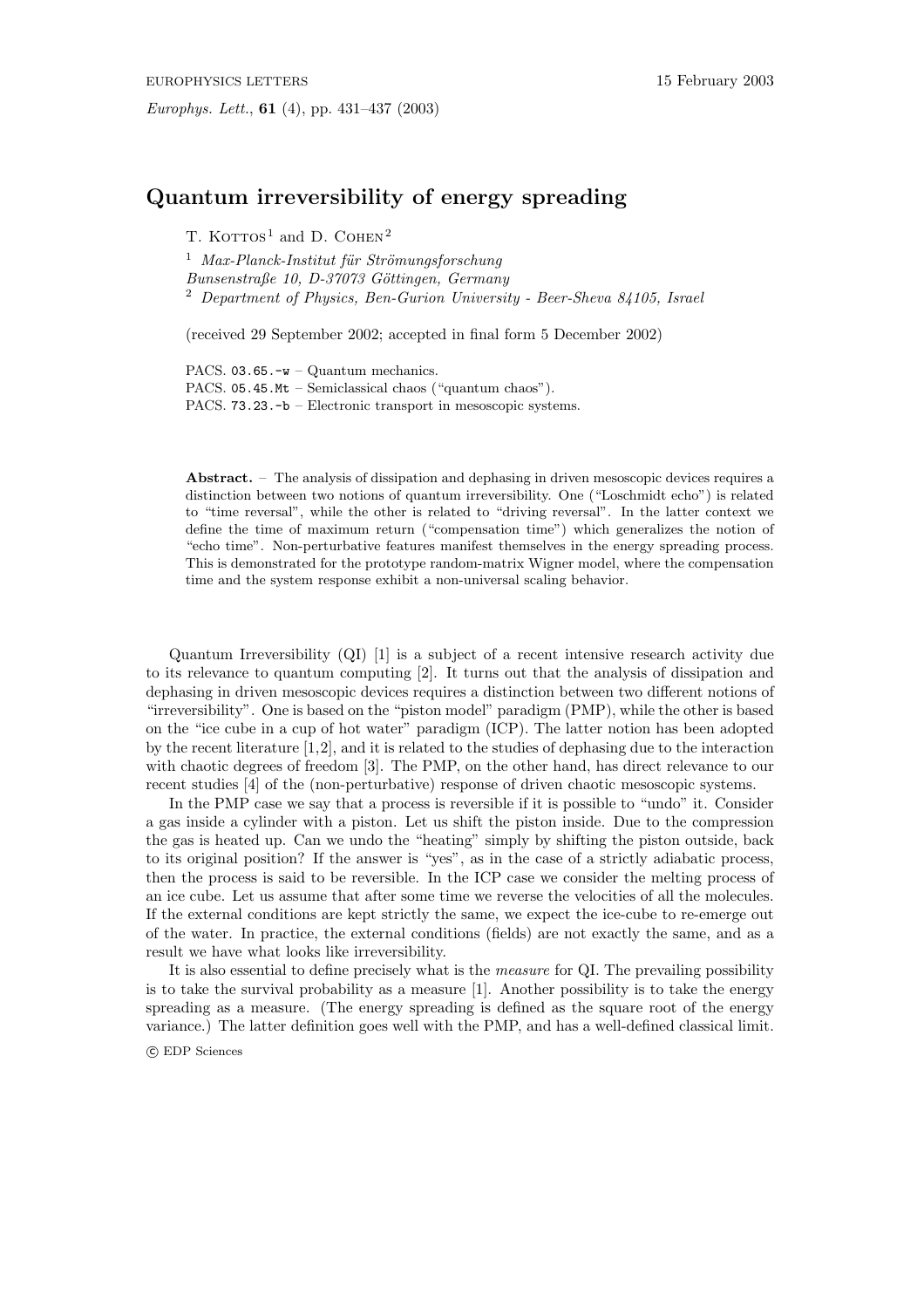Thus the ICP is related to "time reversal" experiments, while the PMP is related to "driving reversal" experiments. Later we are going to put the focus on PMP irreversibility. A thorough understanding of the one-period driving reversal scenario is both important by itself, and also constitutes a bridge towards a theory for the response to periodic driving [4]. It should be realized that irreversibility in the PMP sense implies *irreversible* diffusion in energy space. This diffusion leads to *irreversible* energy absorption ("dissipation") in periodically driven mesoscopic devices [5]. One purpose of this letter is to sharpen the notion "irreversible diffusion".

The structure of this letter is as follows: First, we discuss the mathematical formulation of the ICP and the PMP. Then, we focus on QI in the PMP sense, which has not been done in the past as far as we know. In this context we define the time of maximum return ("compensation time"), which constitutes a generalization of the notion of "echo time". The specific model that we study is the well-known Wigner model [6]. We shall explain that this is the simplest model that contains the main ingredients of a physical problem. We define the notions of perturbative/non-perturbative regimes and in particular we explain the adiabatic/sudden limits. The nature of QI in the different dynamical regimes is found to be distinct. The theoretical considerations are supported by the analysis of extensive numerical simulations. The new insights regarding the analysis of wavepacket dynamics in energy space [7] are summarized in the last paragraph.

Consider a system whose evolution is governed by the chaotic Hamiltonian  $\mathcal{H} = \mathcal{H}$ .  $(Q_{\alpha}, P_{\alpha}; x)$ , where  $(Q_{\alpha}, P_{\alpha})$  is a set of canonical coordinates, and  $x = x(t)$  with  $0 < t < T/2$ is a time-dependent parameter. The corresponding evolution operator will be denoted by  $U[x]$ . In the ICP case the parameter  $x$  represents the external fields. The physical conditions that correspond to the "forward" evolution are represented by  $x = x_A(t)$ , while the physical conditions that correspond to the "backward" evolution are the time reversal of  $x = x_B(t)$ . If  $x_{\text{B}}(t) = x_{\text{A}}(t)$ , then we have complete reversibility, otherwise we can define a generalized fidelity amplitude as  $F(T) = \langle \Psi_0 | U[x_B]^{-1} U[x_A] | \Psi_0 \rangle$ , where  $\Psi_0$  is the initial preparation. The generalized fidelity amplitude  $F(T)$  is in fact [3] the Feynman-Vernon influence functional, and  $|F(t)| \leq 1$  is the so-called dephasing factor. For constant  $x_A$  and  $x_B$  we can write  $U[x_A] =$  $\exp[-iT\mathcal{H}_A/2\hbar]$  and  $U[x_B] = \exp[-iT\mathcal{H}_B/2\hbar]$ , leading to the currently prevailing definition of the fidelity, also known as Loschmidt echo, as a measure for quantum irreversibility [1].

To be more specific, we assume that the variations of the external fields are classically small, so that we can linearize the Hamiltonian as follows:  $\mathcal{H} = \mathcal{H}_0 + x\mathcal{W}$ . Then, for constant perturbation  $x = \pm \epsilon$ , we can write  $\mathcal{H}_A = \mathcal{H}_0 + \epsilon \mathcal{W}$  and  $\mathcal{H}_B = \mathcal{H}_0 - \epsilon \mathcal{W}$ , where  $\epsilon$  is the amplitude of the perturbation. Note that the prevailing definition of the fidelity  $\mathcal{P}_{\rm LE}(T) = |F(T)|^2$ , also known as Loschmidt echo, takes the form

$$
\mathcal{P}_{\text{LE}}(T) = \left| \langle \Psi_0 | e^{-i \frac{T}{2\hbar} (-\mathcal{H}_0 + \epsilon \mathcal{W})} e^{-i \frac{T}{2\hbar} (\mathcal{H}_0 + \epsilon \mathcal{W})} | \Psi_0 \rangle \right|^2. \tag{1}
$$

In complete analogy with the ICP, we can define  $\mathcal{P}(T) = |\langle \Psi_0 | U[x_B(\text{rev})] U[x_A] | \Psi_0 \rangle|^2$ . Here  $x_B$ (rev) corresponds to the reversed driving process, *e.g.* pushing the piston back to its initial location. For constant  $x_A$  and  $x_B$  we can write  $U[x_A] = \exp[-i\frac{T}{2}\mathcal{H}_A]$  and  $U[x_B(\text{rev})] =$  $\exp[-i\frac{T}{2}\mathcal{H}_{\text{B}}],$  and for the linearized Hamiltonian we get

$$
\mathcal{P}(T) = \left| \langle \Psi_0 | e^{-i\frac{T}{2\hbar} (\mathcal{H}_0 - \epsilon \mathcal{W})} e^{-i\frac{T}{2\hbar} (\mathcal{H}_0 + \epsilon \mathcal{W})} | \Psi_0 \rangle \right|^2. \tag{2}
$$

If we take the PMP literally, then the parameter  $\epsilon$  represents either a small *displacement* of a piston, or its *velocity*. The latter interpretation emerges if we write the Schrödinger equation in the adiabatic basis (see, *e.g.*, eq. (55) of ref. [5]). Similarly, in case of an Aharonov-Bohm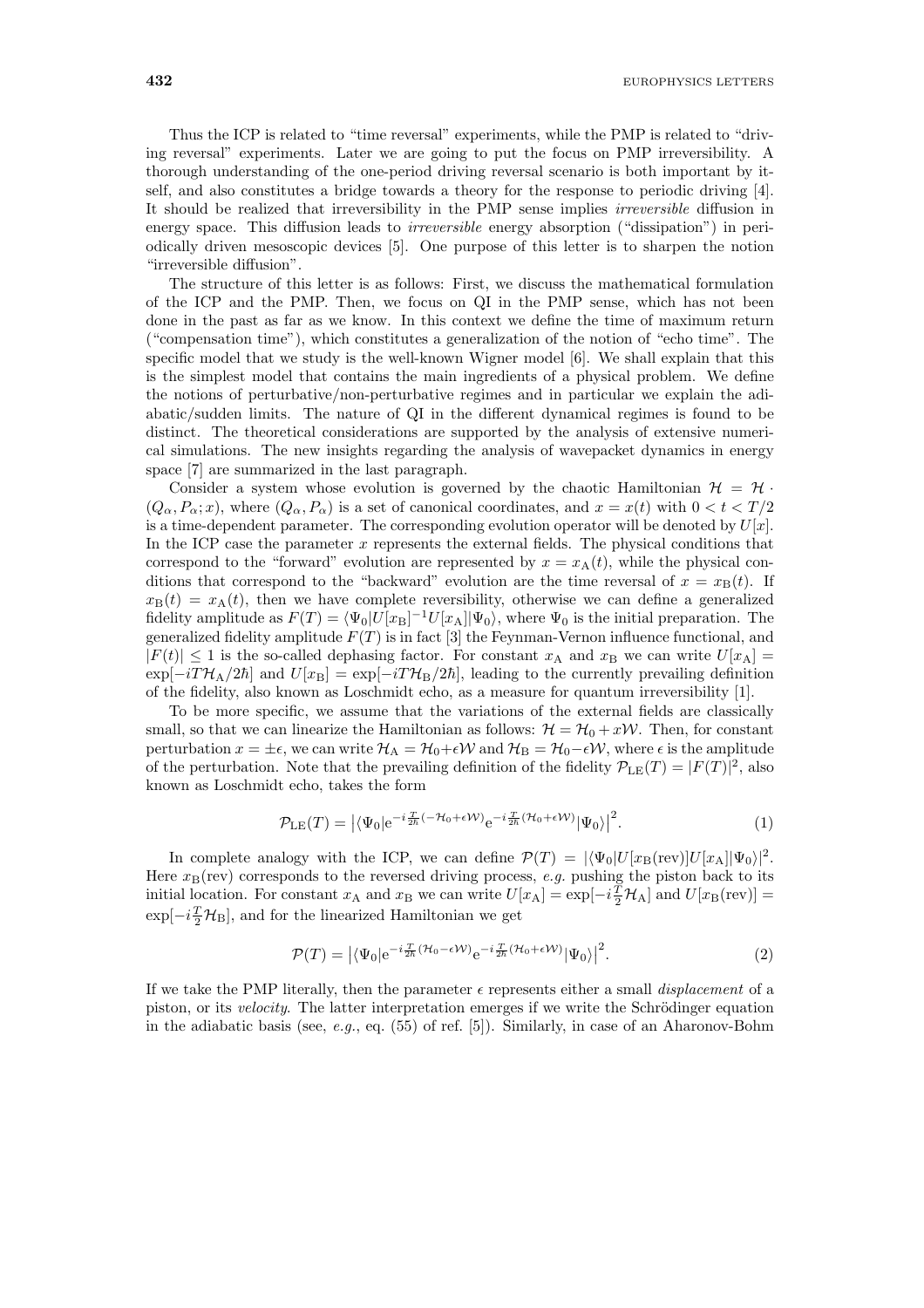ring system, the parameter  $\epsilon$  represents either the magnetic flux through a ring, or else it may represent the electro-motive force (measured in volts). The latter, by Faraday's law, is the time derivative of the former. As a matter of terminology, note that if  $\epsilon$  is interpreted as "velocity", then what we call below "standard perturbative regime" is in fact the "adiabatic regime" (small  $\epsilon$ ). Later we also discuss the notion of "sudden regime" (large  $\epsilon$ ).

At first sight the two definitions of  $\mathcal{P}(T)$  look very similar: it is as if the role of  $\mathcal{H}_0$  and W is interchanged. Also one may (wrongly) think that there is some kind of symmetry between the "adiabatic limit" ( $\epsilon \to 0$ ), and the opposing "sudden limit" ( $\epsilon \to \infty$ ). This superficial "algebraic" symmetry of the definitions is misleading. One should be aware that in typical circumstances  $\mathcal{H}_0$  has an unbounded spectrum, unlike the perturbation W. Specifically, we refer here to quantized chaotic systems. In the standard representation  $\mathcal{H}_0 = \mathbf{E}$  is a diagonal matrix whose elements are the ordered energies  $\{E_n\}$ . We limit our interest to a classically small (but quantum-mechanically large) energy interval where the mean level spacing  $\Delta$  is roughly constant. Assuming that the classical motion is characterized by a *finite* correlation time  $\tau_{\text{cl}}$ , it follows that the matrix  $\mathcal{W} = \mathbf{B}$  in the standard representation is a banded matrix which *looks random* [8]. Its bandwidth is  $\Delta = 2\pi\hbar/\tau_{\rm cl}$ . The simplest model that captures this generic feature is the Wigner banded random matrix model (BRM) [6]. The non-vanishing couplings are within the band  $0 < |n - m| \leq b$ . These coupling elements are zero on the average, and they are characterized by the variance  $\sigma = (\langle |B_{nm}|^2 \rangle)^{1/2}$ . For the sake of later convenience, we define the bandwidth in energy units as  $\Delta_b = b\Delta$ , and describe the band profile using a spectral function  $\tilde{C}(\omega)$  that equals  $2\pi\hbar\sigma^2/\Delta$  for  $|\hbar\omega| < \Delta_b$ , and zero otherwise.



Fig. 1 – Energy spreading and total transition probability as a function of time. We use units such that  $\Delta = \sigma = \hbar = 1$ , and  $b = 10$ . Typically, we take an average over more than 100 different realizations in each run. (a) The actual evolution (\*) with  $E \neq 0$  is compared with the evolution that would be obtained ( $\circ$ ) if we had  $\mathbf{E} = 0$ . The simulation is done for an extremely large perturbation ( $\epsilon = 1000$ ). The remarkable reversibility in the  $E = 0$  case is an indication for the accuracy of the numerical simulations. (b) The rescaled energy spreading  $\delta E(t)/\epsilon$ , for  $T = 0.2$ , and for  $\epsilon \leq 40$ . The clustering of curves corresponds to  $\epsilon \leq 2.5$ . (c) The same for the rescaled total transition probability  $p(t)/\epsilon^2$ .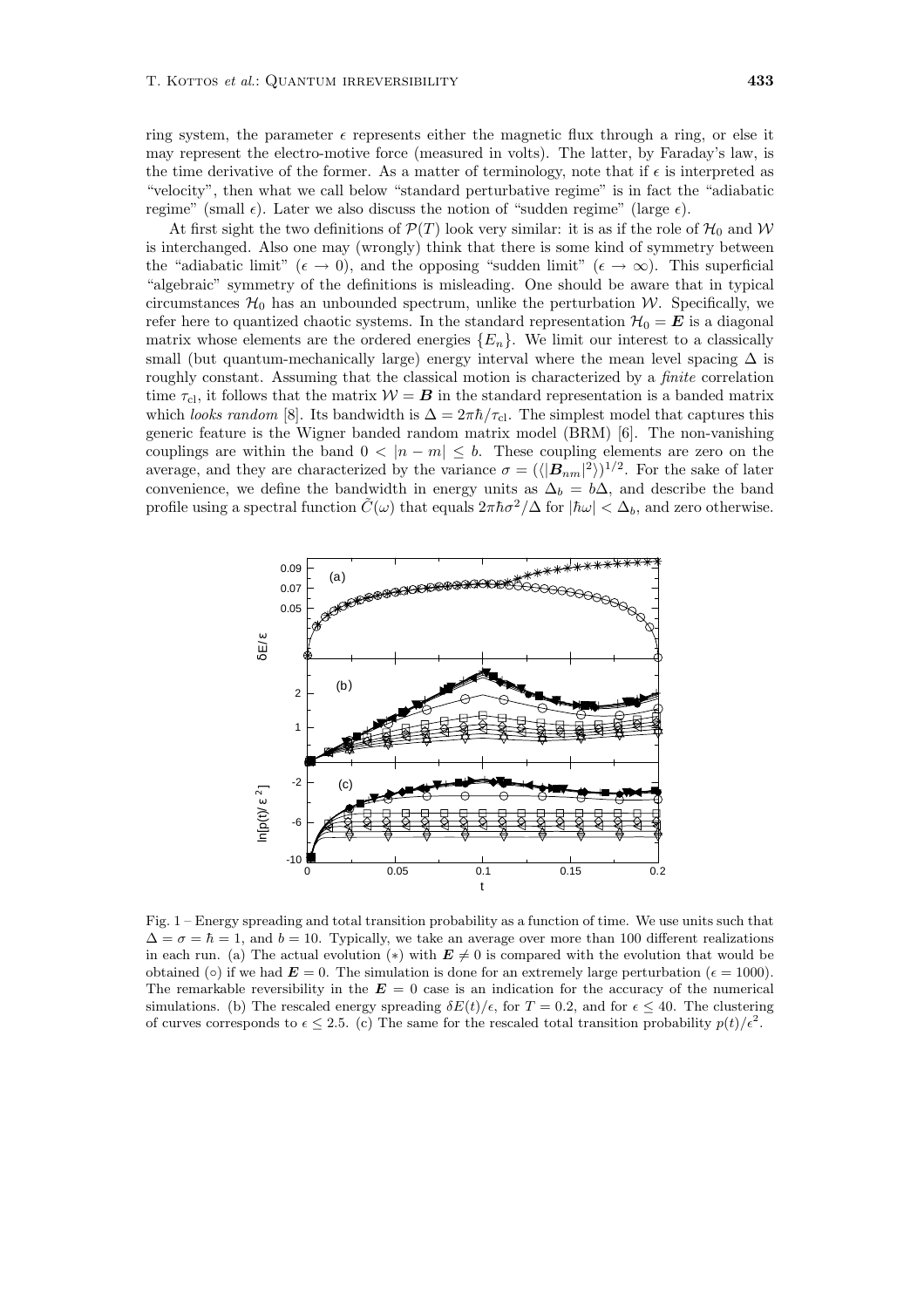

Fig. 2 – (a) The time  $t_r$  calculated from  $\delta E(t;T)$ , as a function of T for amplitudes  $\epsilon \leq 40$ . The clustering of curves corresponds to  $\epsilon \leq 2.5$ . The inset (where only data with  $\epsilon > 5$  are displayed) demonstrates the scaling against  $\epsilon^{1/3} \times T$  in the non-perturbative regime. (b) The same, but now  $t_r$ is evaluated from  $\mathcal{P}(t;T)$ .

This is in fact the Fourier transform of  $C(\tau) = 2b\sigma^2 \sin(\tau / \tau_{\text{cl}})/(\tau / \tau_{\text{cl}})$ . The function  $C(\tau)$ describes the time autocorrelation of  $W$  in the Heisenberg picture.

We are interested in the time evolution of the energy distribution. The corresponding time-dependent Schrödinger equation has been integrated numerically using the self-expanding algorithm of [7] to eliminate finite-size effects (the remarkable accuracy is demonstrated in fig. 1a). In all the simulations the initial state  $|\Psi_0\rangle$  is assumed to be an eigenstate  $|m\rangle$  of  $\mathcal{H}_0$ . In the first half period  $(t < T/2)$  we have "conventional" wavepacket dynamics that we had studied in [7]. What we want to discuss in this letter is the dynamics for  $t > T/2$ , after the driving is reversed. The probability distribution after time t is  $P_t(n | m) = |\langle n|U(t)|m\rangle|^2$ . Averaging over realizations of the Hamiltonian one obtains the average profile  $P_t(n-m)$ . We characterize the evolving distribution using two different measures: The survival probability  $\mathcal{P}(t) = \mathcal{P}(t;T) = P_t(r=0)$ , and the energy spreading  $\delta E(t) = \delta E(t;T) = \Delta \times \sqrt{\sum_r r^2 P_t(r)}$ . Thus the energy distribution at the end of the driving cycle is characterized by  $\mathcal{P}(T) = \mathcal{P}(T;T)$ and  $\delta E(T) = \delta E(T; T)$ .

Looking at fig. 1b) and c) we see that it is natural to define a time  $t_r$  of maximal return. This is the time, after the driving reversal, when we observe maximum compensation. The "compensation time"  $(t_r)$  is determined either by the minimum of the spreading  $\delta E(t)$  or by the minimum of the total transition probability  $p(t) = (1 - \mathcal{P}(t))$ . It is clear, by simple inspection of the plots in fig. 1, that the time of "maximal return" is in general not  $t_r = T$ but rather  $(T/2) \leq t_r \leq T$ . Therefore, we cannot regard this compensation as an "echo" phenomenon (the term "echo" implies maximal return at  $t_r = T$ ). The dependence of  $t_r$  on T for various values of  $\epsilon$  is presented in fig. 2a) and b).

We want to understand the effect of driving reversal on the spreading/decay processes. and, in particular, to determine whether (or to what degree) the spreading/decay processes are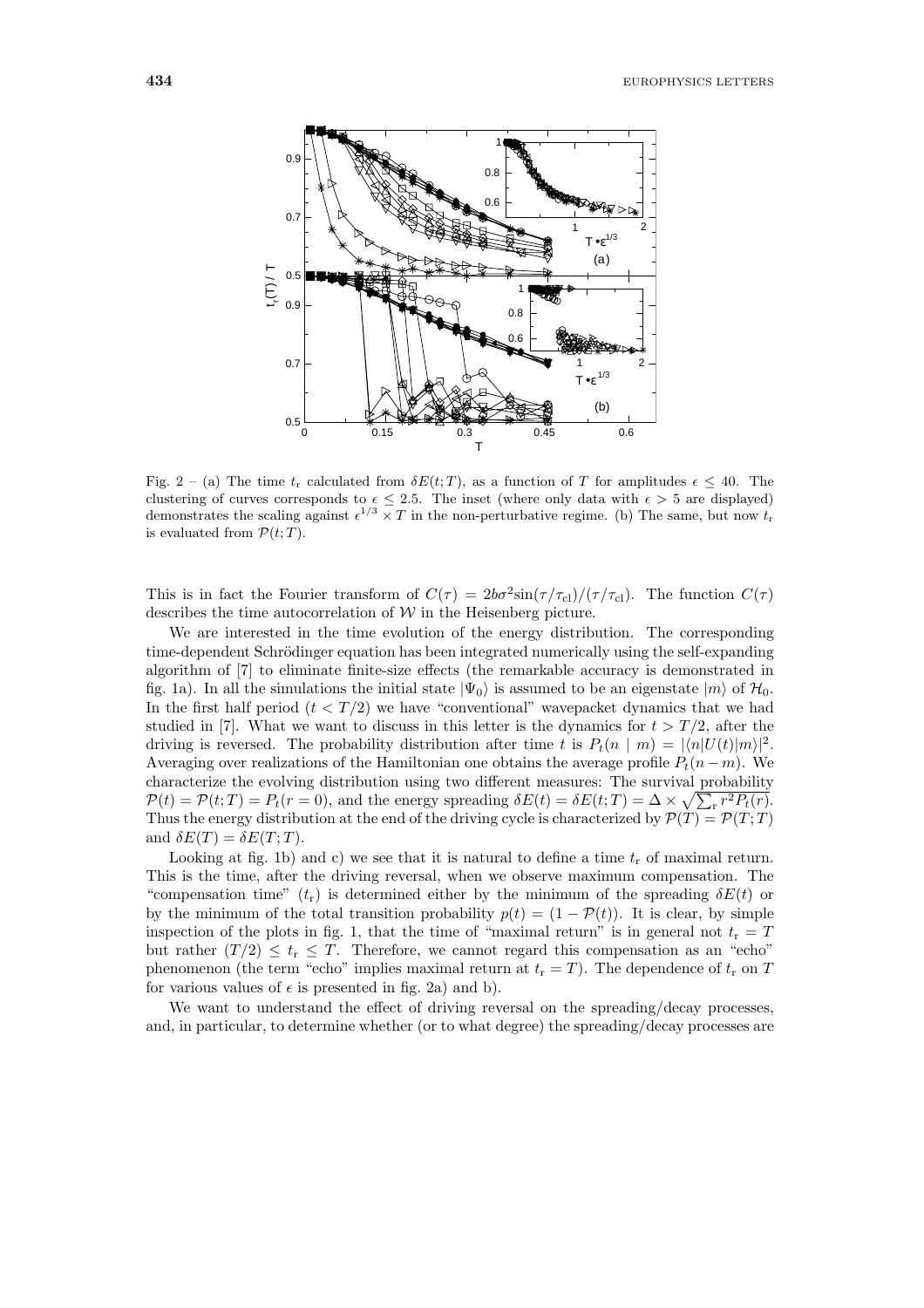reversible. The systematic strategy for the analysis of the dynamics consists of two stages: The first stage is to define the different  $\epsilon$  regimes in the corresponding parametric problem. As far as this letter is concerned [9], the important distinction is between the standard perturbative regime ( $\epsilon < \Delta/\sigma$ ), the Wigner Lorentzian regime ( $\Delta/\sigma < \epsilon < b^{1/2}\Delta/\sigma$ ), and the nonperturbative semicircle regime ( $\epsilon > b^{1/2} \Delta/\sigma$ ). The second stage is to consider the timedependent scenario separately in each regime. The driving is characterized by two parameters: One is the amplitude  $\epsilon$ , and the other is the period T. Thus we have a two-dimensional parameter space  $(T, \epsilon)$  to study, in analogy with having  $(\Omega, A)$  space in case of periodic driving [4]. If the perturbation parameter  $\epsilon$  has the meaning of "velocity", then the "standard perturbative regime" is in fact the "adiabatic regime". By association one naturally wonders whether there is also a "sudden regime". We shall come to this issue later on.

It is natural to inquire whether perturbation theory is applicable for the analysis of the driving reversal scenario. Using first-order perturbation theory one obtains the following results for either the total transition probability  $p(t) = (1 - \mathcal{P}(t))$  or the energy spreading  $(\delta E(t))^2$ :

$$
\epsilon^2 \times \int_{-\infty}^{\infty} \frac{d\omega}{2\pi} \left[ \frac{1}{(\hbar \omega)^2} \right] \tilde{F}_t(\omega) \tilde{C}(\omega),\tag{3}
$$

where the expression in the square brackets should be excluded in case of  $\delta E(t)$ . The spectral content of the driving is  $\tilde{F}_t(\omega) = 2(1 - \cos(\omega t))$  for  $t < T/2$ , and  $\tilde{F}_t(\omega) = |1 - 2e^{i\omega T/2} + e^{i\omega t}|$ otherwise. In fig. 1b) we display the rescaled energy spreading  $\delta E(t)/\epsilon$  for a representative period T and various  $\epsilon$ . For small  $\epsilon$  we observe the scaling which is implied by eq. (3). But for larger  $\epsilon$  we observe a different (non-perturbative) behavior. Similar results (fig. 1c)) are found in case of  $p(t)/\epsilon^2$ .

Before we go on in explaining the new "physics" in the non-perturbative regime, we would like to give, for the sake of completeness, a very concise summary of the "physics" in the perturbative regime. The following is based on further analysis of eq. (3), extending the approach of ref. [7]. In the "standard perturbative" (or "adiabatic") regime, the spreading probability remains concentrated all the time in the initial level. In the "Wigner Lorentzian regime" the energy spreading profile is characterized by two energy scales  $\Delta_b$  and  $\Gamma = 2\pi(\sigma \epsilon)^2/\Delta$ . If we are deep in this regime we have  $1 \ll \Gamma \ll \Delta_b$ . The energy scale  $\Gamma$  is important for  $\mathcal{P}(t)$ , because this is the energy range where most of the probability is concentrated (the "core" component). In contrast to that, the energy scale that is important for  $\delta E(t)$  is  $\Delta_b$ , because the variance is determined by the perturbative tails of the energy distribution, and not by the width of the non-perturbative "core" component. This means that in the Wigner Lorentzian regime the "physics" of reversibility is different, depending on whether we look at  $\mathcal{P}(t)$  or at  $\delta E(t)$ . To be specific, for  $\delta E(t)$  we have reversibility provided  $t < \tau_{\rm cl}$ , while for  $\mathcal{P}(t)$  we have reversibility for  $t < \hbar / \Gamma$ .

We now turn to discuss the dynamics in the non-perturbative regime, which is our main interest. In the absence of driving reversal [7] we get diffusion  $(\delta E(t) \propto \sqrt{t})$  for  $t > t_{\text{prt}}(\epsilon)$ , where

$$
t_{\rm prt}(\epsilon) = \hbar / (\sqrt{b}\sigma \epsilon). \tag{4}
$$

If  $T/2 < t_{\text{prt}}(\epsilon)$ , this non-perturbative diffusion does not have a chance to develop, and therefore we can still trust eq. (3). So the interesting case is  $T/2 > t_{\text{prt}}(\epsilon)$ , which means large enough  $\epsilon$ . It is extremely important to realize that without reversing the driving, the presence or the absence of *E* cannot be detected. It is only by driving reversal that we can easily determine (as in fig. 1a)) whether the diffusion process is reversible or irreversible.

In order to analyze irreversibility, we should distinguish between two stages in the nonperturbative diffusion process. The first stage  $(t_{\text{prt}} < t < t_{\text{sdn}})$  is reversible, while the second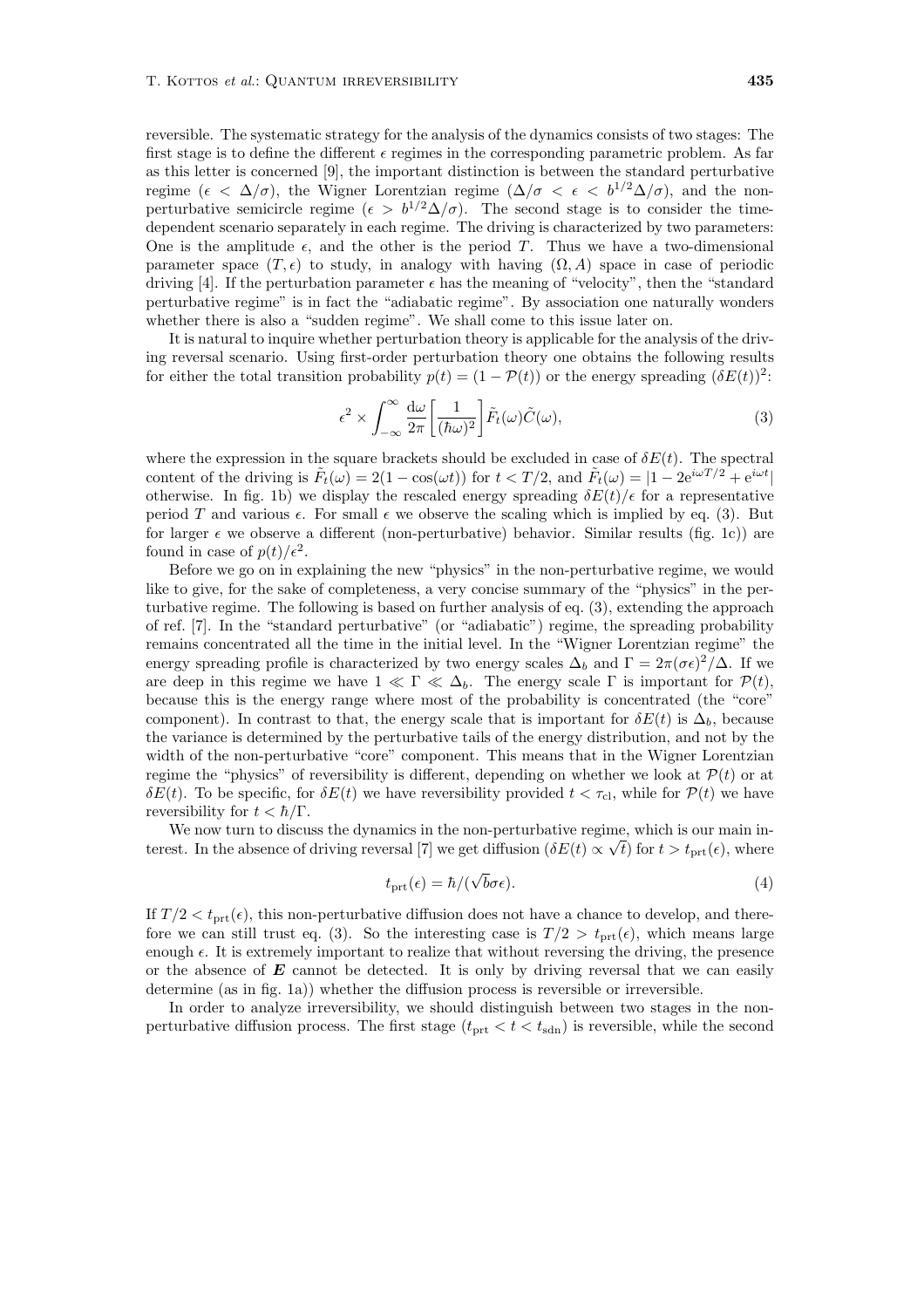

Fig. 3 – (a) The rescaled energy spreading  $\delta E(T)/\epsilon^{1/3}$  vs. the rescaled time  $\epsilon^{1/3} \times T$  for  $\epsilon$  values in the non-perturbative regime ( $\epsilon > 5$ ). The inset displays the same data without rescaling. (b) The same for the survival probability  $\mathcal{P}(T)$ .

stage  $(t>t_{\text{sdn}})$  is irreversible. (For much longer time scales we have recurrences or localization which are not the issue of this letter [9].) The second time scale  $(t_{\text{sdn}})$  is "new". It did not appear in our "wavepacket dynamics" study [7], because it can be detected only by time/driving-reversal experiment.

We can determine the time scale  $t_{\text{sdn}}$  as follows. The diffusion coefficient is  $D_{\text{E}}$  =  $\Delta^2 b^{5/2} \sigma \epsilon / \hbar$  up to a numerical prefactor [7]. The diffusion law is  $\delta E^2(t) = D_{\rm E} t$ . The diffusion process is reversible as long as *E* does not affect the relative phases of the participating energy levels. This means that the condition for reversibility is  $(\delta E(t) \times t)/\hbar \ll 1$ . The latter inequality can be written as  $t < t_{\text{sdn}}(\epsilon)$ , where

$$
t_{\rm sdn}(\epsilon) = \left(\frac{\hbar^2}{D_{\rm E}}\right)^{1/3} = \left(\frac{\hbar^3}{\Delta^2 b^{5/2} \sigma \epsilon}\right)^{1/3}.\tag{5}
$$

These considerations imply that in the non-perturbative regime we should have non-universal scaling with respect to  $\epsilon^{1/3} \times T$ . This obviously goes beyond any implications of perturbation theory (eq. (3)). The numerical analysis (fig. 2) confirms the above claim.

The non-perturbative diffusion process involves only one energy scale, and therefore in the non-perturbative regime the scaling of  $\delta E(T)$  and  $\mathcal{P}(T)$  is similar (fig. 3). The nonuniversal scaling of  $\mathcal{P}(T)$  *vs.*  $\epsilon^{1/3} \times T$  is very different from the observed behavior in the Wigner regime (not shown) where the scaling is *vs.*  $\epsilon^2 \times T$ . Also for  $\delta E(T)$  we observe the same non-perturbative scaling by plotting  $\delta E(T)/\epsilon^{1/3}$  *vs.*  $\epsilon^{1/3} \times T$ . The latter should be contrasted with the perturbative  $\epsilon^0 \times T$  scaling which is observed in the Wigner regime (not shown). The scaling of the vertical axis is explained on the basis of the diffusion process after  $t_r$ , which is of the same nature as for  $t < T/2$ .

We are now able to identify the "sudden regime". This is the  $(T, \epsilon)$  regime which is defined by the condition  $T \ll t_{\text{sdn}}(\epsilon)$ . The condition is never satisfied in the  $\epsilon \to \infty$  limit. If